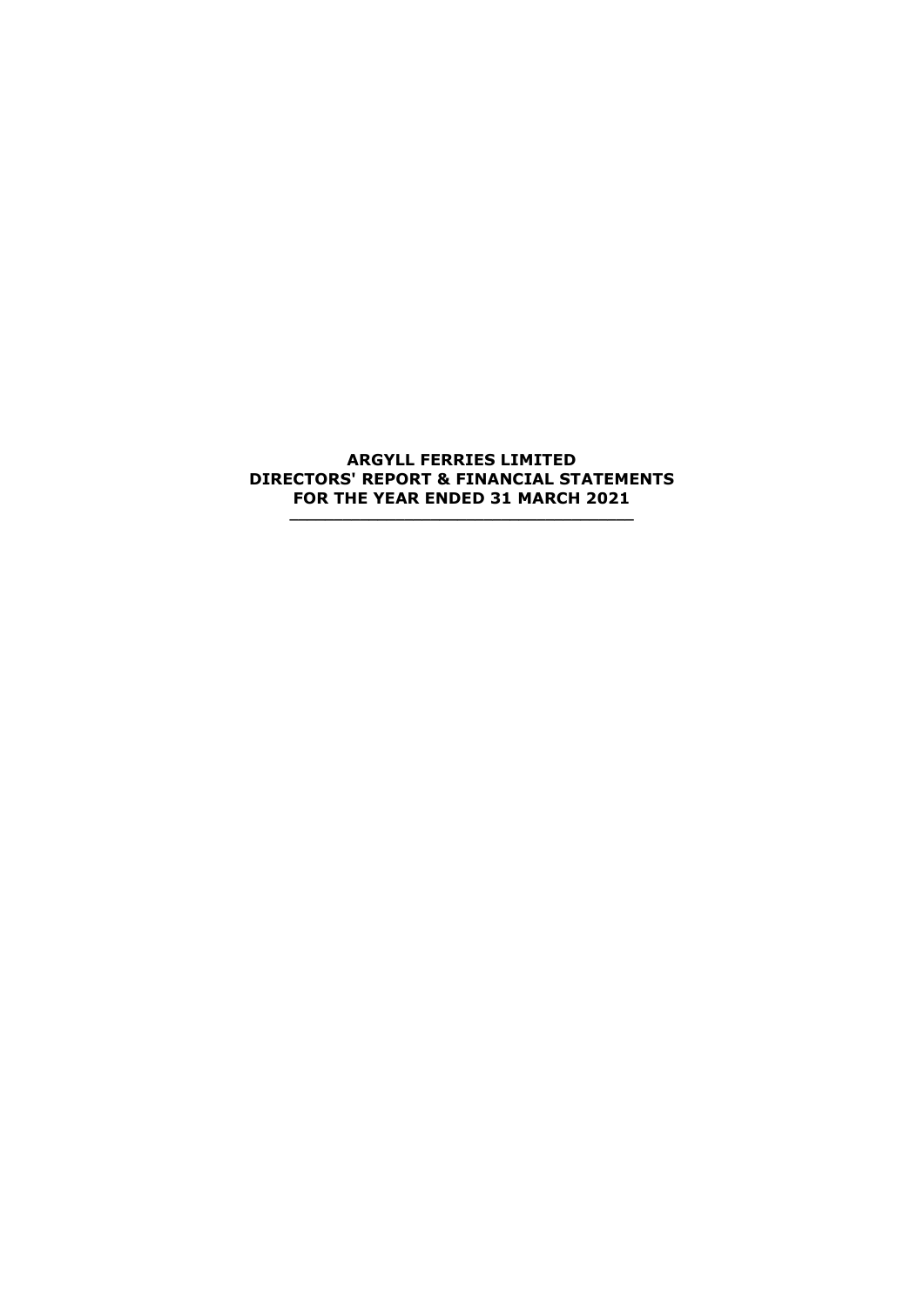# **Contents**

| Directors' Report                        |    |
|------------------------------------------|----|
| Statement of Directors' responsibilities | 2  |
| Independent Auditor's Report             | 3  |
| Profit and Loss Account                  | 6  |
| <b>Balance Sheet</b>                     | 7  |
| Statement of changes in equity           | 8  |
| Notes on the financial statements        | 9  |
| Corporate information                    | 14 |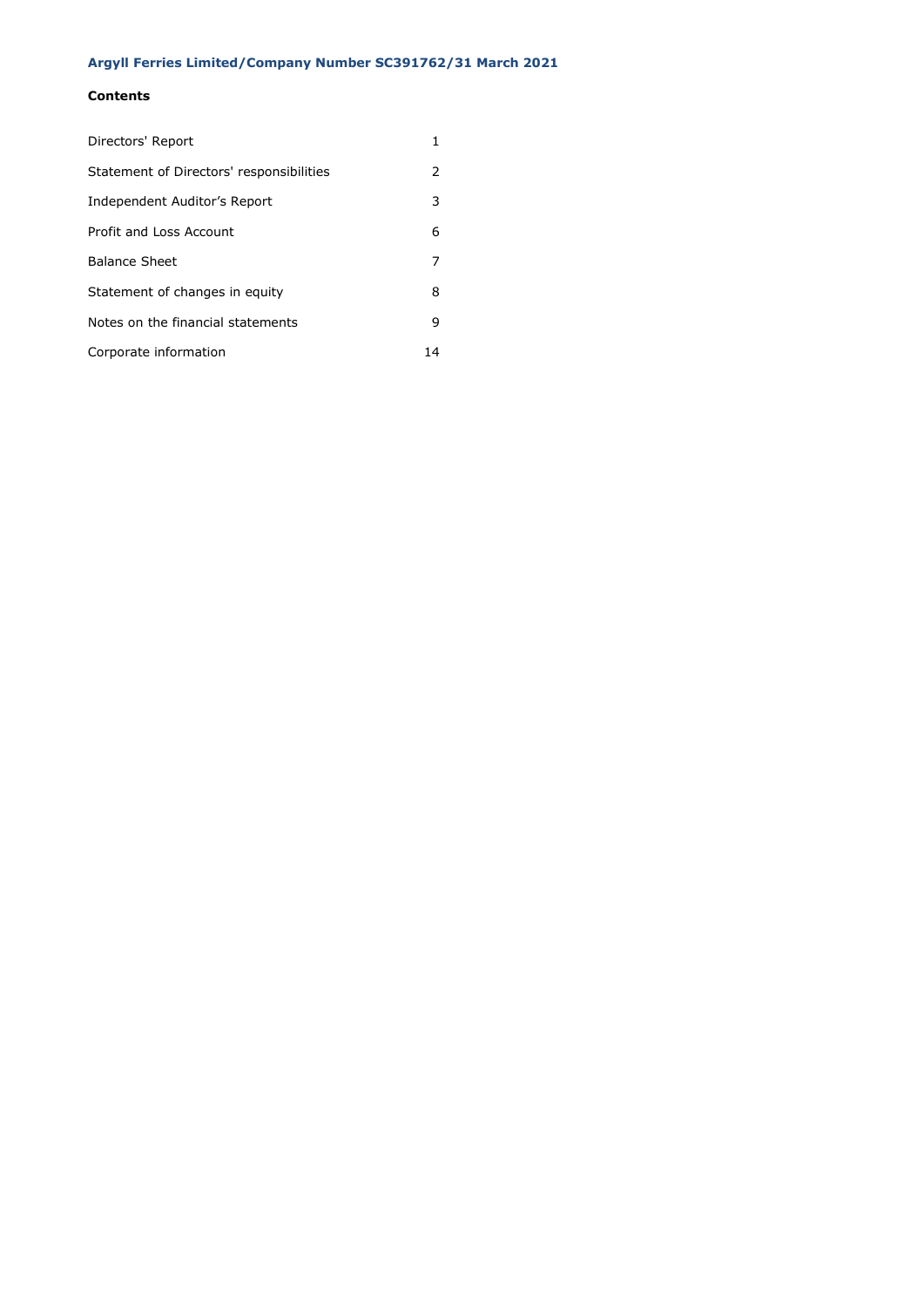### **Directors' Report**

The Directors present their Directors' Report and financial statements for the year ended 31 March 2021.

#### **Principal activity and business review**

The Company operated the Gourock to Dunoon passenger ferry service until 20 January 2019, under contract with the Scottish Government.

The Company made a profit before tax of £7,000 (2020: £NIL). No dividends have been paid or proposed (2020: £800,000).

#### **Political and charitable donations**

The Company made no political or charitable donations during the period.

#### **Directors and their interests**

The Directors who held office during the period and up to the date of this report were as follows:

D C McGibbon R L Drummond J Stirling

None of the Directors had any disclosable interest in the shares of the Company.

### **Financial instruments**

The Company enters into no complex financial instruments.

#### **Disclosure of information to Auditor**

The Directors who held office at the date of approval of this Directors' Report confirm that, so far as they are each aware, there is no relevant audit information of which the Company's auditor is unaware and each Director has taken all the steps that he ought to have taken as a Director to make himself aware of any relevant audit information and to establish that the Company's auditor is aware of that information.

### **Going concern**

Historically the company's principal activity was Ferry Services. However in the year ended 31 March 2020 the directors took the decision to cease trading following the Gourock to Dunoon route being transferred to the Clyde and Hebrides Ferry Service (CHFS) contract. As the directors intend to liquidate the company following the settlement of the remaining net assets, they have not prepared the financial statements on a going concern basis. The effect of this is explained in note 1.

#### **Auditor**

A resolution to re-appoint KPMG LLP as auditor of the Company will be put to the members at the Annual General Meeting.

On behalf of the Board

Litrin

R Drummond Director 3 November 2021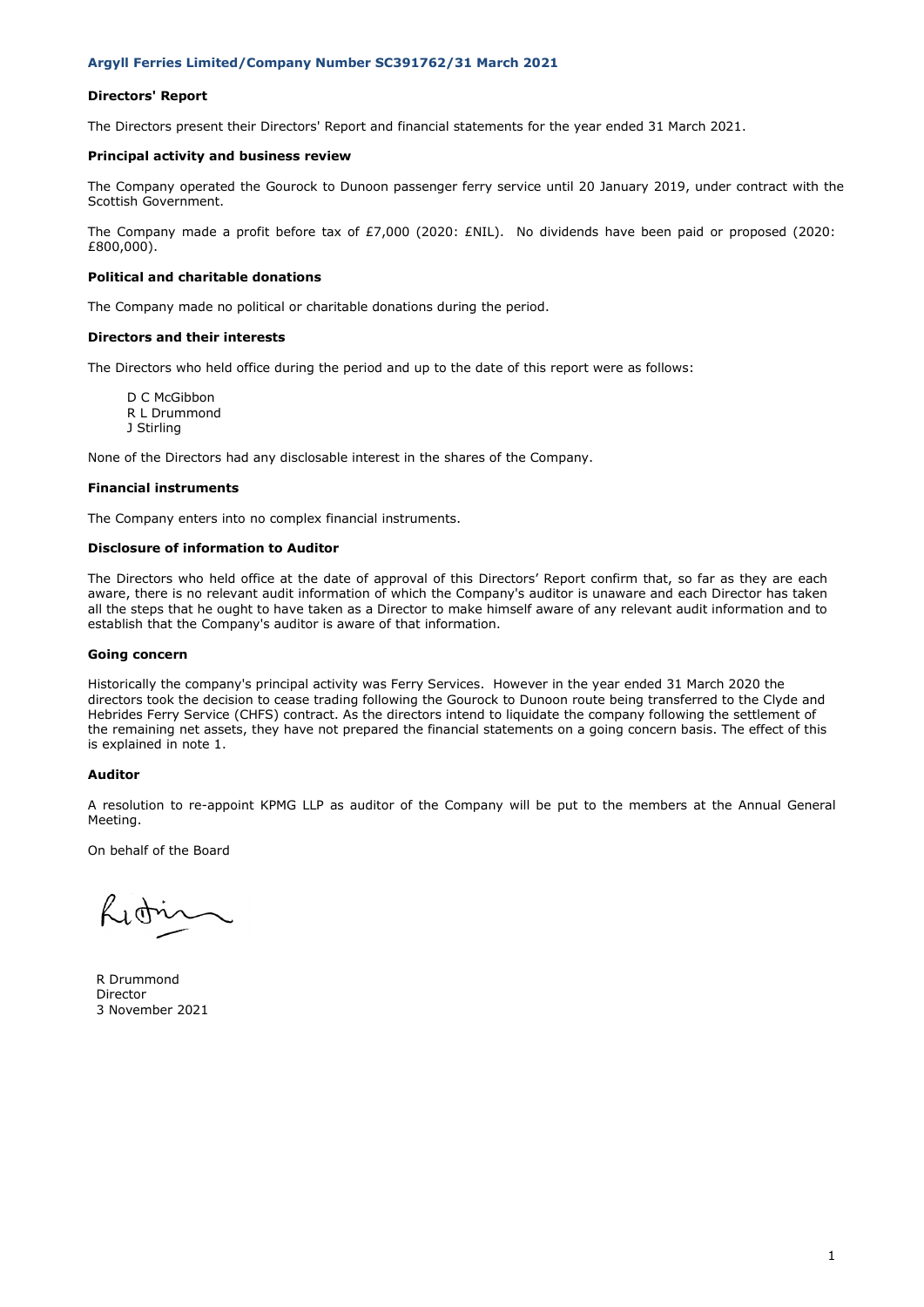### **Statement of Directors' responsibilities in respect of the Directors' Report and the financial statements**

The directors are responsible for preparing the Directors' Report and the financial statements in accordance with applicable law and regulations.

Company law requires the directors to prepare financial statements for each financial year. Under that law they have elected to prepare the financial statements in accordance with UK accounting standards and applicable law (UK Generally Accepted Accounting Practice), including FRS 101 *Reduced Disclosure Framework*.

Under company law the directors must not approve the financial statements unless they are satisfied that they give a true and fair view of the state of affairs of the company and of the profit or loss of the company for that period. In preparing these financial statements, the directors are required to:

- select suitable accounting policies and then apply them consistently;
- make judgements and estimates that are reasonable and prudent;
- assess the company's ability to continue as a going concern, disclosing, as applicable, matters related to going concern; and
- use the going concern basis of accounting unless they either intend to liquidate the company or to cease operations, or have no realistic alternative but to do so (as explained in note 1, the directors do not believe that it is appropriate to prepare these financial statements on a going concern basis).

### The directors are responsible for

keeping adequate accounting records that are sufficient to show and explain the company's transactions and disclose with reasonable accuracy at any time the financial position of the company and enable them to ensure that the financial statements comply with the Companies Act 2006. They are responsible for such internal control as they determine is necessary to enable the preparation of financial statements that are free from material misstatement, whether due to fraud or error, and have general responsibility for taking such steps as are reasonably open to them to safeguard the assets of the company and to prevent and detect fraud and other irregularities.

The directors are responsible for the maintenance and integrity of the corporate and financial information included on the company's website. Legislation in the UK governing the preparation and dissemination of financial statements may differ from legislation in other jurisdictions.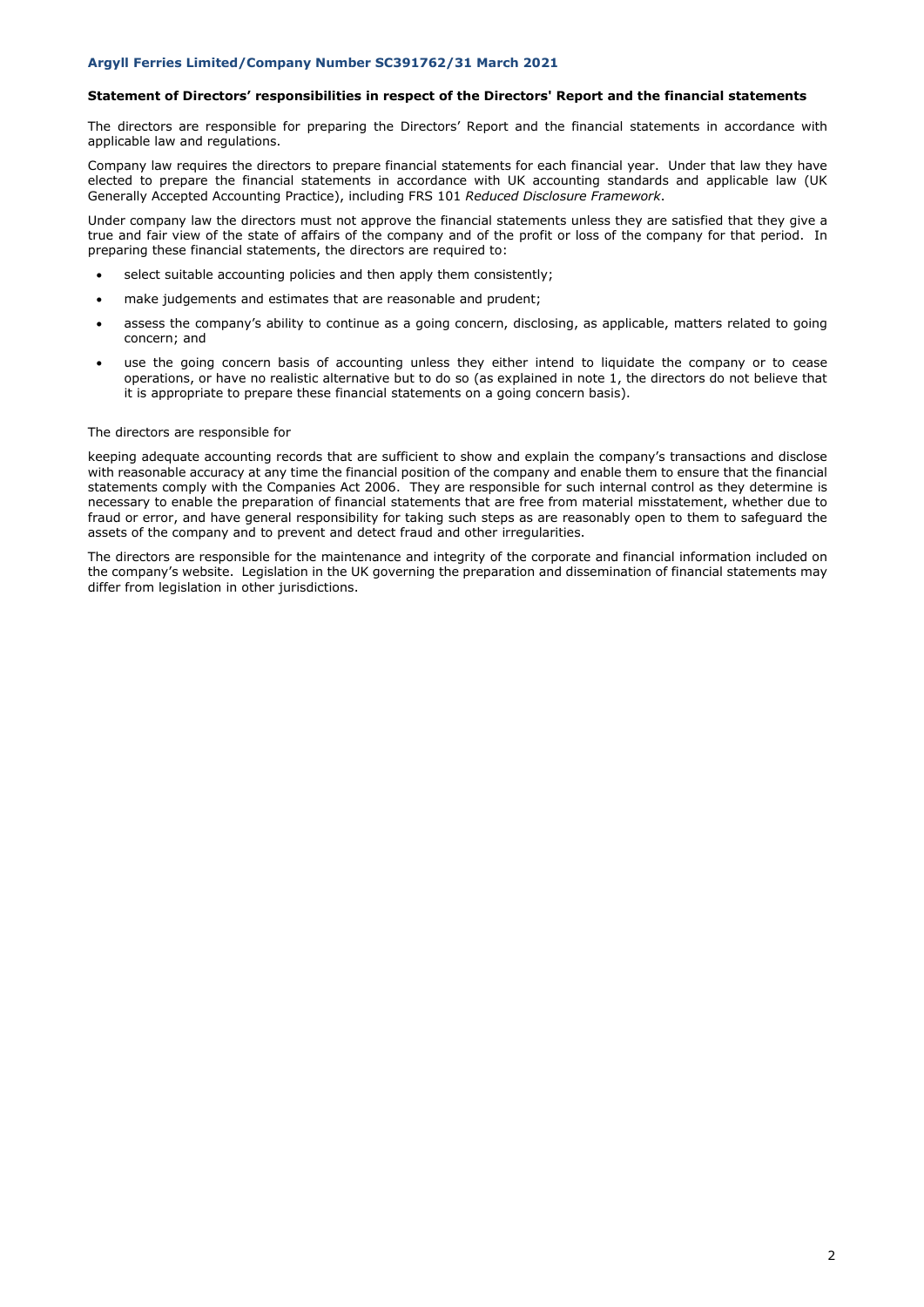### **Independent Auditor's Report to the members of Argyll Ferries Limited**

### **Opinion**

We have audited the financial statements of Argyll Ferries Limited ("the company") for the year ended 31 March 2021 which comprise the Profit and Loss Account, Balance Sheet, Statement of changes in equity and related notes, including the accounting policies in note 1.

In our opinion the financial statements:

- give a true and fair view of the state of the company's affairs as at 31 March 2021 and of its profit for the year then ended;
- have been properly prepared in accordance with UK accounting standards, including FRS 101 *Reduced Disclosure Framework*; and
- have been prepared in accordance with the requirements of the Companies Act 2006.

### **Basis for opinion**

We conducted our audit in accordance with International Standards on Auditing (UK) ("ISAs (UK)") and applicable law. Our responsibilities are described below. We have fulfilled our ethical responsibilities under, and are independent of the company in accordance with, UK ethical requirements including the FRC Ethical Standard. We believe that the audit evidence we have obtained is a sufficient and appropriate basis for our opinion.

### **Emphasis of matter - non-going concern basis of preparation**

We draw attention to the disclosure made in note 1 to the financial statements which explains that the financial statements have not been prepared on the going concern basis for the reasons set out in that note. Our opinion is not modified in respect of this matter.

### **Fraud and breaches of laws and regulations – ability to detect**

*Identifying and responding to risks of material misstatement due to fraud*

To identify risks of material misstatement due to fraud ("fraud risks") we assessed events or conditions that could indicate an incentive or pressure to commit fraud or provide an opportunity to commit fraud. Our risk assessment procedures included:

- Enquiring of directors, as to the Company's high-level policies and procedures to prevent and detect fraud, and the Company's channel for "whistleblowing", as well as whether they have knowledge of any actual, suspected or alleged fraud.
- Using analytical procedures to identify any unusual or unexpected relationships.

We communicated identified fraud risks throughout the audit team and remained alert to any indications of fraud throughout the audit.

As required by auditing standards, we perform procedures to address the risk of management override of controls, in particular the risk that management may be in a position to make inappropriate accounting entries. On this audit we do not believe there is a fraud risk related to revenue recognition because there are no revenue transactions.

We did not identify any additional fraud risks.

We performed procedures including identifying journal entries and other adjustments to test based on risk criteria and comparing the identified entries to supporting documentation. These included those posted by senior finance management, those including key words in description and those posted to unrelated accounts.

#### *Identifying and responding to risks of material misstatement due to non-compliance with laws and regulations*

We identified areas of laws and regulations that could reasonably be expected to have a material effect on the financial statements from our general commercial and sector experience, through discussion with the directors and other management (as required by auditing standards), and discussed with the directors and other management the policies and procedures regarding compliance with laws and regulations.

We communicated identified laws and regulations throughout our team and remained alert to any indications of noncompliance throughout the audit.

The potential effect of these laws and regulations on the financial statements varies considerably.

The Company is subject to laws and regulations that directly affect the financial statements including financial reporting legislation (including related companies legislation), distributable profits legislation and taxation legislation and we assessed the extent of compliance with these laws and regulations as part of our procedures on the related financial statement items.

Whilst the company is subject to many other laws and regulations, we did not identify any others where the consequences of non-compliance alone could have a material effect on amounts or disclosures in the financial statements.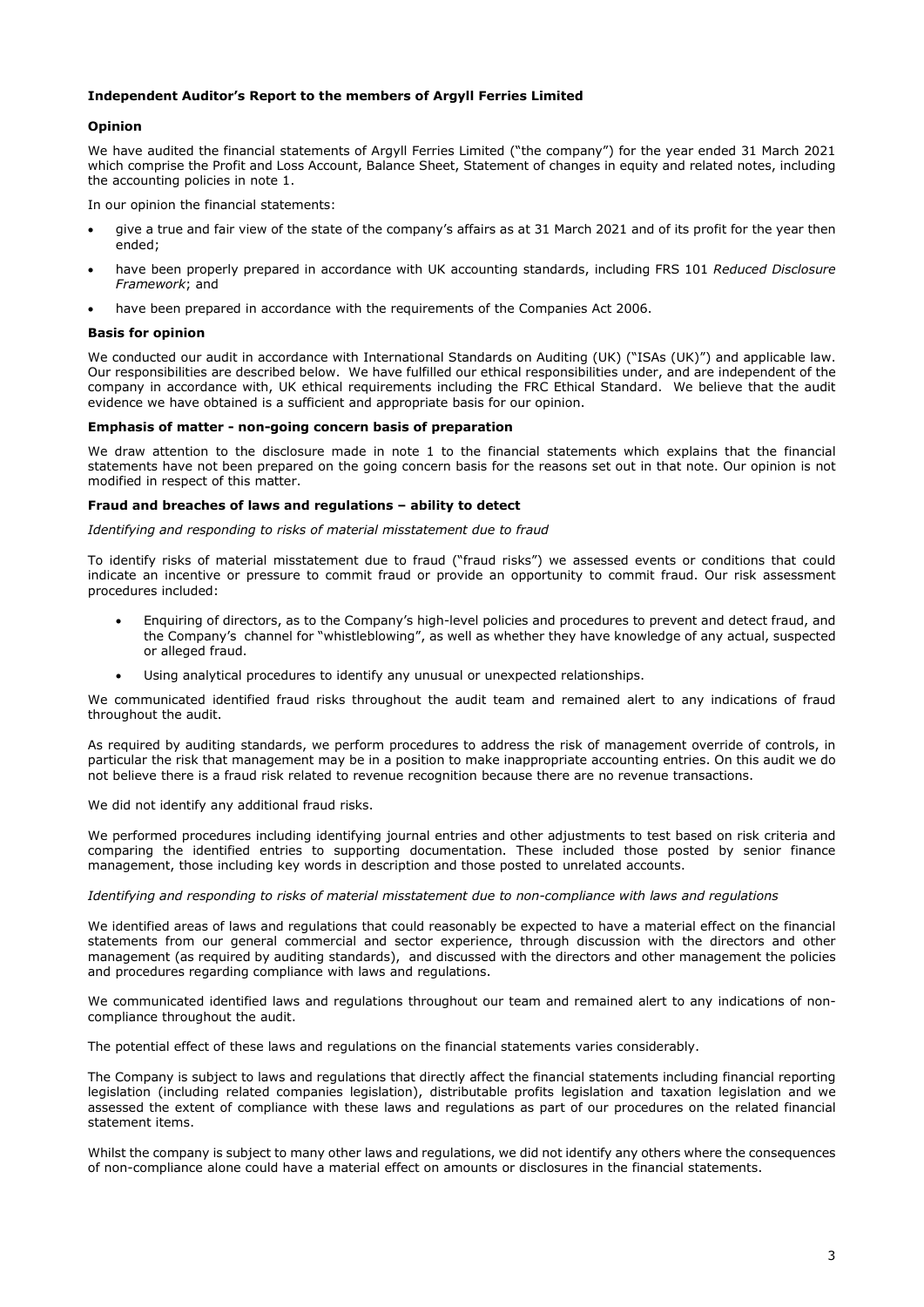### **Independent Auditor's Report to the members of Argyll Ferries Limited** *(continued)*

#### *Context of the ability of the audit to detect fraud or breaches of law or regulation*

Owing to the inherent limitations of an audit, there is an unavoidable risk that we may not have detected some material misstatements in the financial statements, even though we have properly planned and performed our audit in accordance with auditing standards. For example, the further removed non-compliance with laws and regulations is from the events and transactions reflected in the financial statements, the less likely the inherently limited procedures required by auditing standards would identify it.

In addition, as with any audit, there remained a higher risk of non-detection of fraud, as these may involve collusion, forgery, intentional omissions, misrepresentations, or the override of internal controls. Our audit procedures are designed to detect material misstatement. We are not responsible for preventing non-compliance or fraud and cannot be expected to detect non-compliance with all laws and regulations.

#### **Directors' report**

The directors are responsible for the directors' report. Our opinion on the financial statements does not cover that report and we do not express an audit opinion thereon.

Our responsibility is to read the directors' report and, in doing so, consider whether, based on our financial statements audit work, the information therein is materially misstated or inconsistent with the financial statements or our audit knowledge. Based solely on that work:

- we have not identified material misstatements in the directors' report;
- in our opinion the information given in that report for the financial year is consistent with the financial statements; and
- in our opinion that report has been prepared in accordance with the Companies Act 2006.

#### **Matters on which we are required to report by exception**

Under the Companies Act 2006 we are required to report to you if, in our opinion:

- adequate accounting records have not been kept, or returns adequate for our audit have not been received from branches not visited by us; or
- the financial statements are not in agreement with the accounting records and returns; or
- certain disclosures of directors' remuneration specified by law are not made; or
- we have not received all the information and explanations we require for our audit; or
- the directors were not entitled to take advantage of the small companies exemption from the requirement to prepare a strategic report.

We have nothing to report in these respects.

#### **Directors' responsibilities**

As explained more fully in their statement set out on page 2, the directors are responsible for: the preparation of the financial statements and for being satisfied that they give a true and fair view; such internal control as they determine is necessary to enable the preparation of financial statements that are free from material misstatement, whether due to fraud or error; assessing the company's ability to continue as a going concern, disclosing, as applicable, matters related to going concern; and using the going concern basis of accounting unless they either intend to liquidate the company or to cease operations, or have no realistic alternative but to do so.

### **Auditor's responsibilities**

Our objectives are to obtain reasonable assurance about whether the financial statements as a whole are free from material misstatement, whether due to fraud or error, and to issue our opinion in an auditor's report. Reasonable assurance is a high level of assurance, but does not guarantee that an audit conducted in accordance with ISAs (UK) will always detect a material misstatement when it exists. Misstatements can arise from fraud or error and are considered material if, individually or in aggregate, they could reasonably be expected to influence the economic decisions of users taken on the basis of the financial statements.

A fuller description of our responsibilities is provided on the FRC's website at [www.frc.org.uk/auditorsresponsibilities.](http://www.frc.org.uk/auditorsresponsibilities)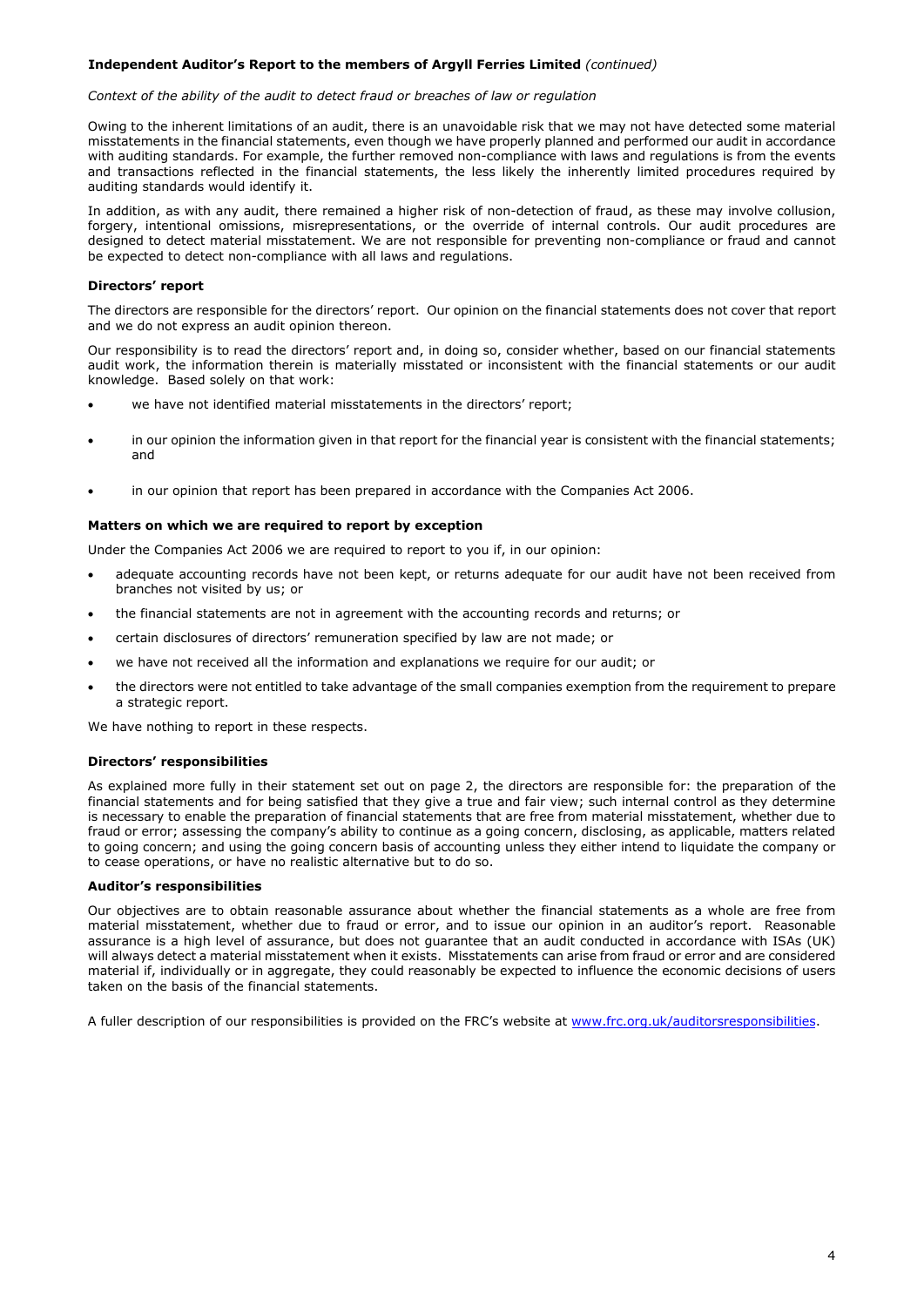### **Independent Auditor's Report to the members of Argyll Ferries Limited** *(continued)*

### **The purpose of our audit work and to whom we owe our responsibilities**

This report is made solely to the company's members, as a body, in accordance with Chapter 3 of Part 16 of the Companies Act 2006. Our audit work has been undertaken so that we might state to the company's members those matters we are required to state to them in an auditor's report and for no other purpose. To the fullest extent permitted by law, we do not accept or assume responsibility to anyone other than the company and the company's members, as a body, for our audit work, for this report, or for the opinions we have formed.

Michael Wilkie

**Michael Wilkie (Senior Statutory Auditor) for and on behalf of KPMG LLP, Statutory Auditor**  *Chartered Accountants*  319 St Vincent Street Glasgow G2 5AS

4 November 2021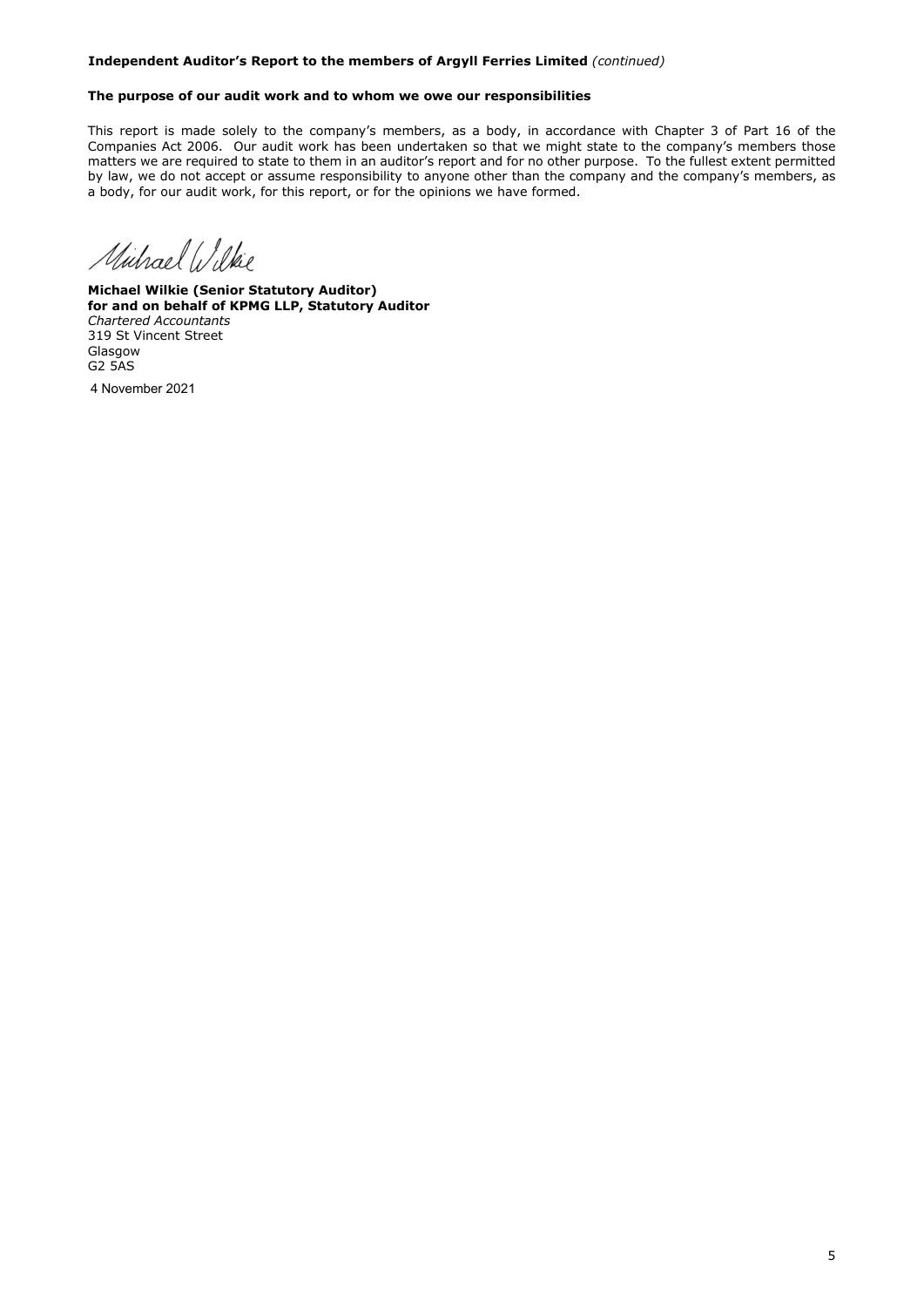### **Profit and Loss Account for the year ended 31 March 2021**

|                                      | Note | 2021<br>£000 | 2020<br>£000 |
|--------------------------------------|------|--------------|--------------|
| <b>Turnover</b>                      | 2    |              |              |
| Cost of sales                        |      | 7            | 5            |
| <b>Gross profit</b>                  |      | 7            | 5            |
| Administrative expenses              |      |              | (7)          |
| <b>Operating (loss)/profit</b>       |      | 7            | (2)          |
| Interest receivable                  | 2    |              | 2            |
| <b>Profit before taxation</b>        | 2    | 7            |              |
| Tax on profit/(loss)                 | 4    | (1)          | (43)         |
| Profit/(loss) for the financial year |      | 6            | (43)         |

All amounts relate to discontinued operations.

There was no other comprehensive income in the period.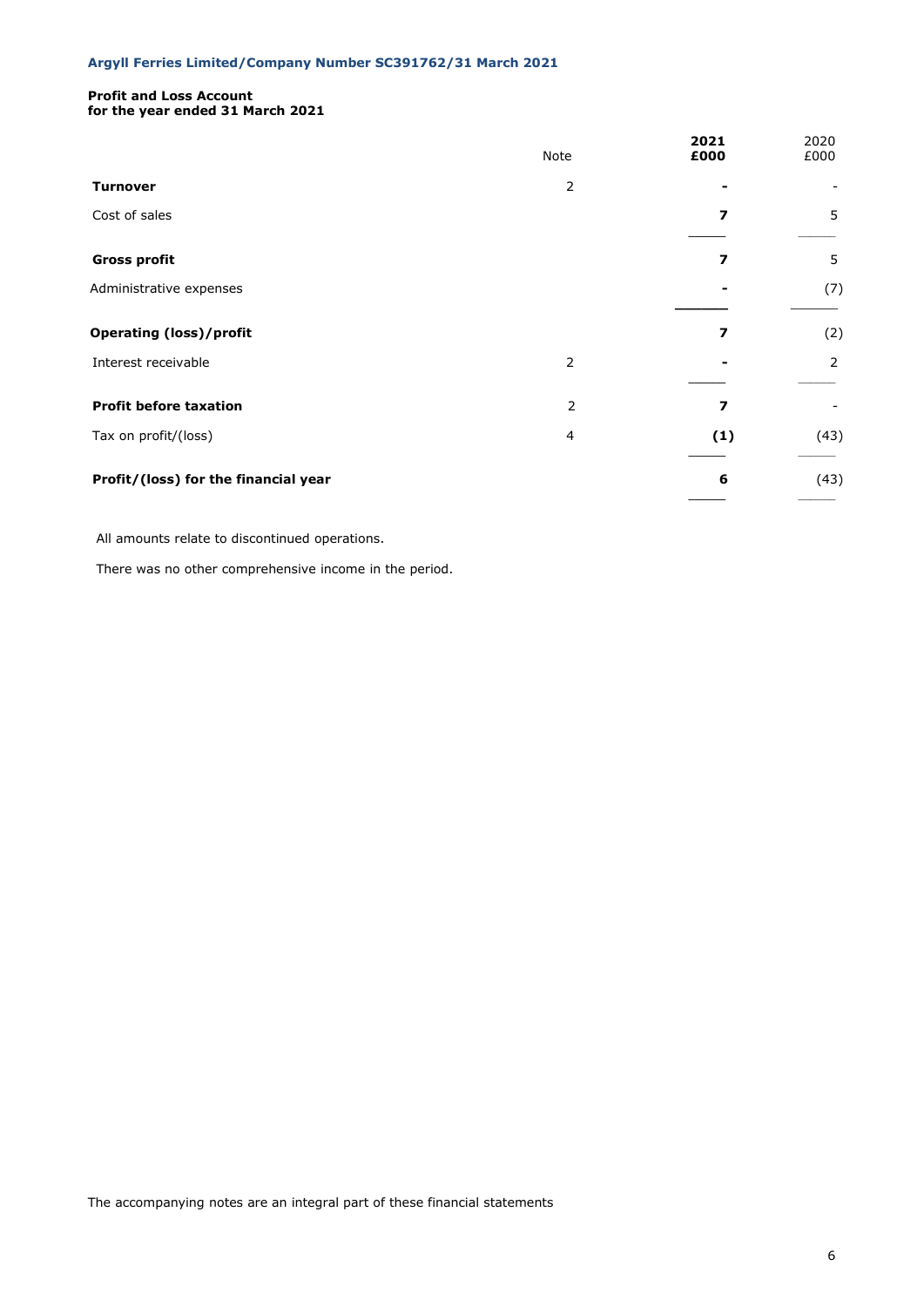### **Balance Sheet as at 31 March 2021**

|                                                                                   | Note | 2021<br>£000 | 2020<br>£000 |
|-----------------------------------------------------------------------------------|------|--------------|--------------|
| <b>Current assets</b><br><b>Debtors</b><br>Cash at bank and in hand               | 5    | 339          | 1<br>371     |
| <b>Creditors</b><br>Amounts falling due within one year                           | 6    | 339<br>(1)   | 372<br>(40)  |
| <b>Net assets</b>                                                                 |      | 338          | 332          |
| <b>Capital and reserves</b><br>Called up share capital<br>Profit and loss account | 7    | 338          | 332          |
| <b>Shareholder's funds</b>                                                        |      | 338          | 332          |

These financial statements were approved by the Board of Directors and signed on 3 November 2021 on its behalf by:

D & melploton

D C McGibbon, Chairman R L Drummond, Director

Lidin

The accompanying notes are an integral part of these financial statements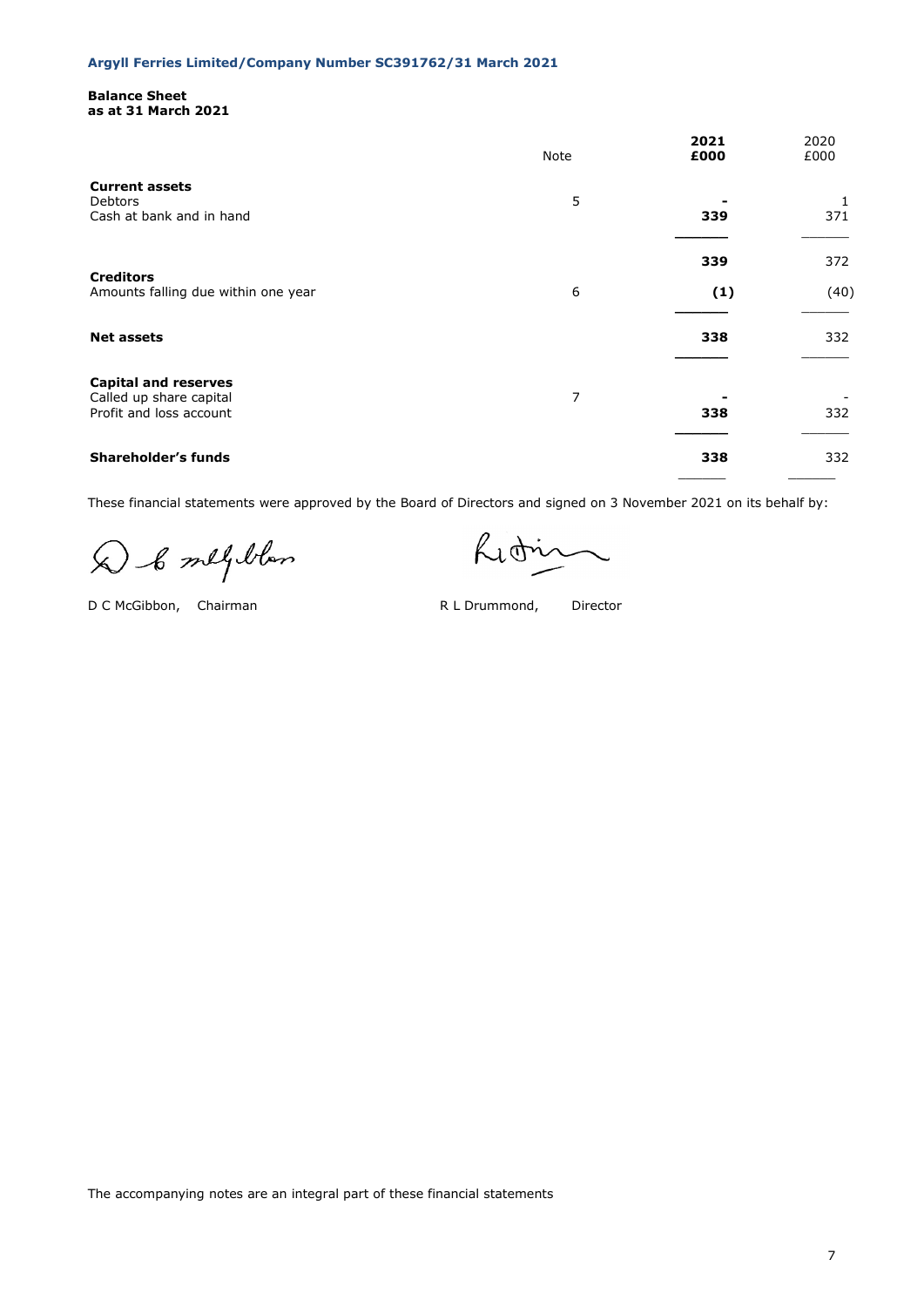## **Statement of Changes in Equity**

|                                                          | <b>Called Up</b><br><b>Share</b><br>Capital<br>£000 | <b>Profit and</b><br>Loss<br><b>Account</b><br>£000 | Total<br>Equity<br>£000 |
|----------------------------------------------------------|-----------------------------------------------------|-----------------------------------------------------|-------------------------|
| Balance at 1 April 2019                                  | -                                                   | 1,175                                               | 1,175                   |
| Total comprehensive income for the period<br>Loss        | ۰                                                   | (43)                                                | (43)                    |
| Total comprehensive income for the period                |                                                     | (43)                                                | (43)                    |
| <b>Total distributions to owners</b><br><b>Dividends</b> |                                                     | (800)                                               | (800)                   |
| Balance at 31 March 2020                                 |                                                     | 332                                                 | 332                     |

|                                                     | <b>Called Up</b><br><b>Share</b><br>Capital<br>£000 | <b>Profit and</b><br>Loss<br><b>Account</b><br>£000 | <b>Total</b><br>Equity<br>£000 |
|-----------------------------------------------------|-----------------------------------------------------|-----------------------------------------------------|--------------------------------|
| Balance at 1 April 2020                             |                                                     | 332                                                 | 332                            |
| Total comprehensive income for the period<br>Profit | $\overline{\phantom{m}}$                            | 6                                                   | 6                              |
| Total comprehensive income for the period           | ۰                                                   | 6                                                   | 6                              |
| <b>Balance at 31 March 2021</b>                     | -                                                   | 338                                                 | 338                            |

The accompanying notes are an integral part of these financial statements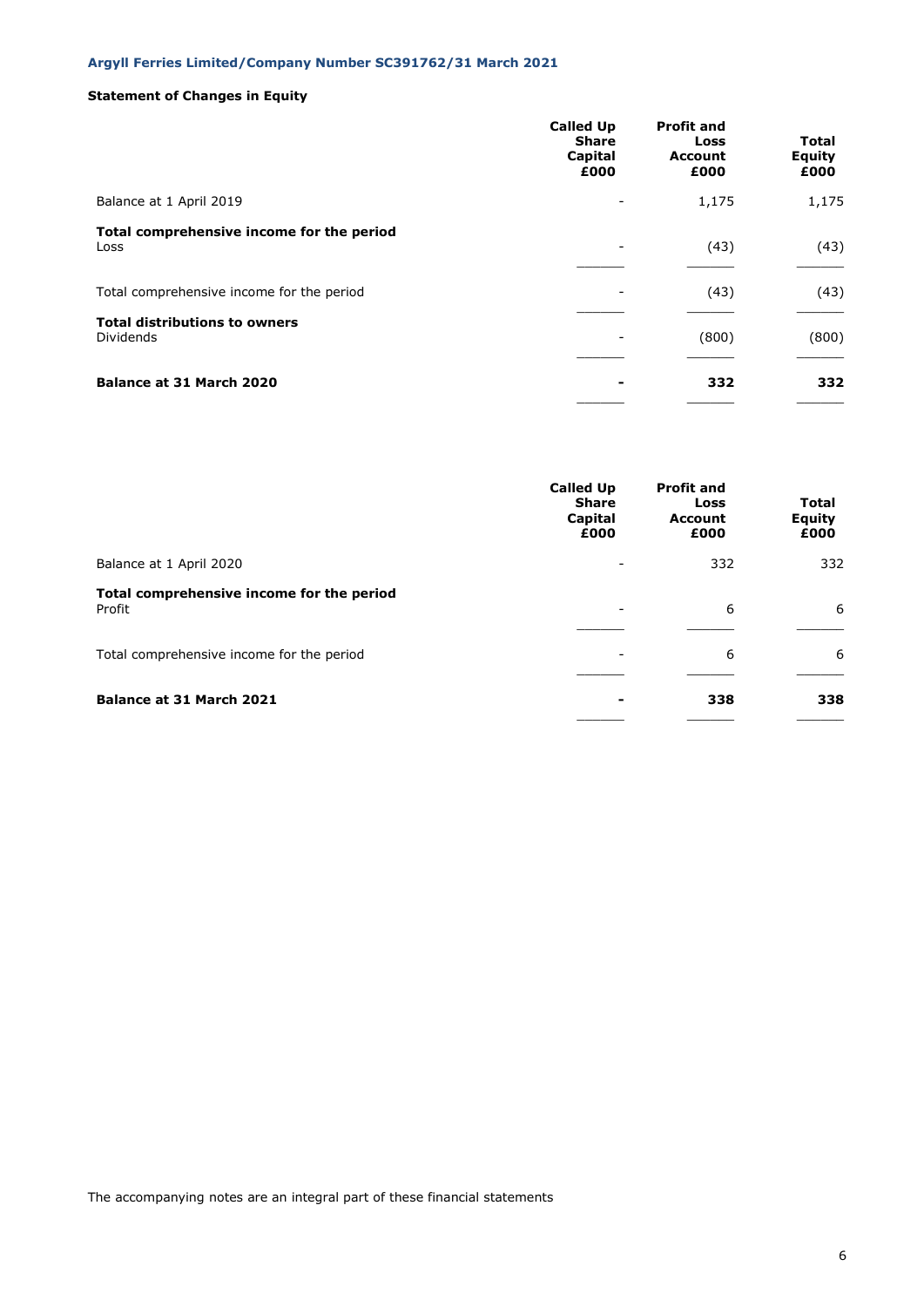### **Notes on the financial statements**

### **1. Accounting policies**

Argyll Ferries Limited is a company incorporated and domiciled in the UK.

These financial statements were prepared in accordance with Financial Reporting Standard 101 *Reduced Disclosure Framework ("FRS 101")*. The amendments to FRS 101 (2013/14 Cycle) issued in July 2014 and effective immediately have been applied.

In preparing these financial statements, the Company applies the recognition, measurement and disclosure requirements of International Financial Reporting Standards as adopted by the EU ("Adopted IFRSs"), but makes amendments where necessary in order to comply with Companies Act 2006 and has set out below where advantage of the FRS 101 disclosure exemptions has been taken.

In these financial statements, the Company has applied the exemptions available under FRS 101 in respect of the following disclosures:-

- a Cash Flow Statement and related notes
- disclosure in respect of capital management
- the effects of new but not yet effective IFRSs
- an additional balance sheet for the beginning of the earliest comparative period
- disclosures in respect of the compensation of Key Management Personnel.

As the consolidated financial statements of David MacBrayne Limited include the equivalent disclosures, the Company has also taken the exemptions under FRS 101 available in respect of the following disclosures:-

• the disclosures required by IFRS 7 and IFRS 13 regarding financial instrument disclosures have not been provided.

#### **(a) Basis of preparation**

These financial statements have been prepared under the historical cost accounting convention and in accordance with applicable accounting standards. For the reasons explained in the Directors' report, the financial statements have not been prepared on a going concern basis.

#### **Going concern**

Historically the company's principal activity was Ferry Services. However in the year ended 31 March 2020 the directors took the decision to cease trading following the Gourock to Dunoon route being transferred to the Clyde and Hebrides Ferry Service (CHFS) contract. As the directors intend to liquidate the company following the settlement of the remaining net assets, they have not prepared the financial statements on a going concern basis. There have been no remeasurement adjustments required as a result of this change in basis of preparation.

#### **Impact of newly effective standards**

There are no new accounting standards that are expected to have an impact on the company.

### **(b) Stock**

Stock in relation to fuels, lubricants and consumable stores is stated at cost. Cost is based on the weighted average principle and includes expenditure incurred in acquiring the relevant stock and other costs incurred in bringing them to their existing location and condition.

#### **(c) Financial instruments**

(i) Recognition and initial measurement

Trade receivables and debt securities issued are initially recognised when they are originated. All other financial assets and financial liabilities are initially recognised when the Company becomes a party to the contractual provisions of the instrument.

A financial asset (unless it is a trade receivable without a significant financing component) or financial liability is initially measured at fair value plus, for an item not at FVTPL, transaction costs that are directly attributable to its acquisition or issue. A trade receivable without a significant financing component is initially measured at the transaction price.

#### *Financial assets*

- (ii) Classification and subsequent measurement
- *(a) Classification*

On initial recognition, a financial asset is classified as measured at: amortised cost; FVOCI - debt investment; FVOCI – equity investment; or FVTPL.

Financial assets are not reclassified subsequent to their initial recognition unless the Company changes its business model for managing financial assets in which case all affected financial assets are reclassified on the first day of the first reporting period following the change in the business model.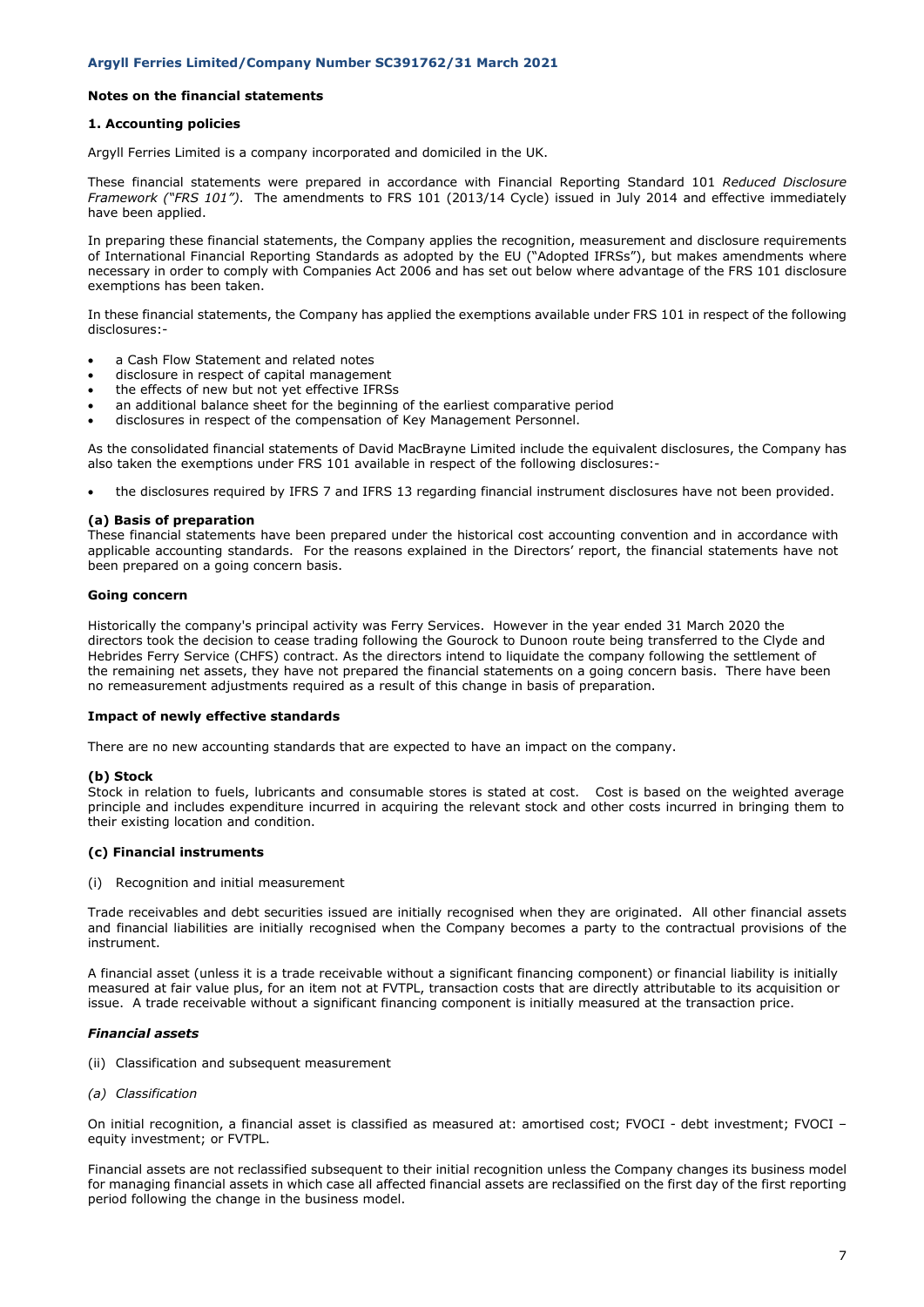### **Notes on the financial statements**

### **1. Accounting policies (continued)**

A financial asset is measured at amortised cost if it meets both of the following conditions:

- it is held within a business model whose objective is to hold assets to collect contractual cash flows; and
- its contractual terms give rise on specified dates to cash flows that are solely payments of principal and interest on the principal amount outstanding.

On initial recognition of an equity investment that is not held for trading, the Company may irrevocably elect to present subsequent changes in the investment's fair value in OCI. This election is made on an investment-by-investment basis.

All financial assets not classified as measured at amortised cost or FVOCI as described above are measured at FVTPL. This includes all derivative financial assets. On initial recognition, the Company may irrevocably designate a financial asset that otherwise meets the requirements to be measured at amortised cost or at FVOCI as at FVTPL if doing so eliminates or significantly reduces an accounting mismatch that would otherwise arise.

#### *Cash and cash equivalents*

Cash and cash equivalents comprise cash balances held with the bank.

*(b) Subsequent measurement and gains and losses*

*Financial assets at FVTPL -* these assets (other than derivatives designated as hedging instruments) are subsequently measured at fair value. Net gains and losses, including any interest or dividend income, are recognised in profit or loss.

*Financial assets at amortised cost -* these assets are subsequently measured at amortised cost using the effective interest method. The amortised cost is reduced by impairment losses. Interest income, foreign exchange gains and losses and impairment are recognised in profit or loss. Any gain or loss on derecognition is recognised in profit or loss.

#### *Financial liabilities and equity*

Financial instruments issued by the Company are treated as equity only to the extent that they meet the following two conditions:

- (a) they include no contractual obligations upon the Company to deliver cash or other financial assets or to exchange financial assets or financial liabilities with another party under conditions that are potentially unfavourable to the Company; and
- (b) where the instrument will or may be settled in the Company's own equity instruments, it is either a non-derivative that includes no obligation to deliver a variable number of the Company's own equity instruments or is a derivative that will be settled by the Company's exchanging a fixed amount of cash or other financial assets for a fixed number of its own equity instruments.

To the extent that this definition is not met, the proceeds of issue are classified as a financial liability. Where the instrument so classified takes the legal form of the Company's own shares, the amounts presented in these financial statements for called up share capital and share premium account exclude amounts in relation to those shares.

Financial liabilities are classified as measured at amortised cost or FVTPL. A financial liability is classified at at FVTPL if it is classified as held-for-trading, it is a derivative or it is designated as such on initial recognition. Financial liabilities at FVTPL are measured at fair value and net gains and losses, including any interest expense, are recognised in profit or loss. Other financial liabilities are subsequently measured at amortised cost using the effective interest method. Interest expense and foreign exchange gains and losses are recognised in profit or loss. Any gain or loss on derecognition is also recognised in profit or loss.

#### (iii) Impairment

The Company recognises loss allowances for expected credit losses (ECLs) on financial assets measured at amortised cost, debt investments measured at FVOCI and contract assets (as defined in IFRS 15).

The Company measures loss allowances at an amount equal to lifetime ECL, except for other debt securities and bank balances for which credit risk (i.e. the risk of default occurring over the expected life of the financial instrument) has not increased significantly since initial recognition, which are measured as twelve-month ECL.

Loss allowances for trade receivables and contract assets are always measured at an amount equal to lifetime ECL.

When determining whether the credit risk of a financial asset has increased significantly since initial recognition and when estimating ECL, the Company considers reasonable and supportable information that is relevant and available without undue cost or effort. This includes both quantitative and qualitative information and analysis, based on the Company's historical experience and informed credit assessment and including forward-looking information.

The Company assumes that the credit risk on a financial asset has increased significantly if it is more than 30 days past due.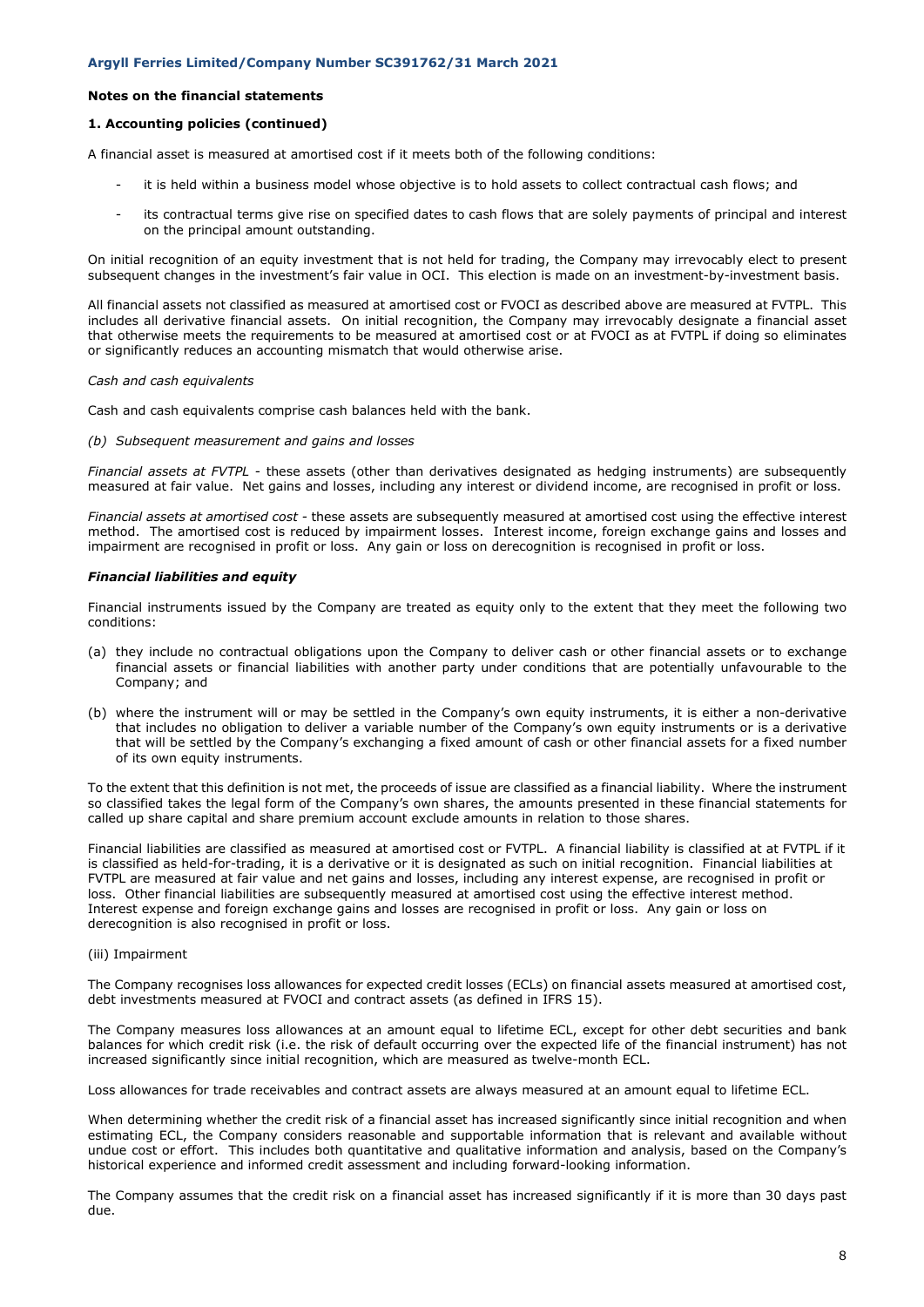### **Notes on the financial statements**

### **1. Accounting policies (continued)**

The Company considers a financial asset to be in default when:

- the borrower is unlikely to pay its credit obligations to the Company in full, without recourse by the Company to actions such as realising security (if any is held); or
- the financial asset is more than 90 days past due.

Lifetime ECLs are the ECLs that result from all possible default events over the expected life of a financial instrument.

Twelve-month ECLs are the portion of ECLs that result from default events that are possible within the twelve months after the reporting date, or a shorter period if the expected life of the instrument is less than twelve months.

The maximum period considered when estimating ECLs is the maximum contractual period over which the Company is exposed to credit risk.

#### *Measurement of ECLs*

ECLs are a probability-weighted estimate of credit losses. Credit losses are measured as the present value of all cash shortfalls (i.e. the difference between the cash flows due to the entity in accordance with the contract and the cash flows that the Company expects to receive.) ECLs are discounted at the effective interest rate of the financial asset.

#### *Credit-impaired financial assets*

At each reporting date, the Company assesses whether financial assets carried at amortised cost and debt securities at FVOCI are credit-impaired. A financial asset is 'credit-impaired' when one or more events that have a detrimental impact on the estimated future cash flows of the financial asset have occurred.

#### *Write-offs*

The gross carrying amount of a financial asset is written off (either partially or in full) to the extent that there is no realistic prospect of recovery.

#### **(d) Revenue**

The accounting policy for revenue is described in note 2.

#### **(e) Taxation**

The charge for taxation is based upon the result for the period and, where appropriate, takes into account tax deferred because of timing differences between the treatment of certain items for taxation and accounting purposes.

### **(f) Pensions**

The Company is a participating employer in the CalMac Pension Fund, which is a defined benefit scheme operated by Caledonian Maritime Assets Limited. Accordingly, for the purposes of FRS 101: Retirement Benefits, pension contributions are accounted for as if the scheme was defined contribution.

#### **(g) Dividend to Shareholder**

Where circumstances permit, a dividend is payable annually to the holding company David MacBrayne Limited. The quantum of the dividend is dependent on the estimated profit which is expected to be achieved for the financial year and the Company's cash position.

#### **2. Profit before tax**

The profit is stated after charging/(crediting):

|                                               |        |                                                                         | 2021<br>£000 | 2020<br>£000 |
|-----------------------------------------------|--------|-------------------------------------------------------------------------|--------------|--------------|
| Auditor's remuneration                        | $\sim$ | audit of these financial statements<br>- other services relating to tax |              |              |
| Harbour access charges<br>Interest receivable |        | bank                                                                    |              | (17)         |
|                                               |        |                                                                         |              |              |

2021 audit fees of £2,300 were paid by another company within the David MacBrayne Limited group.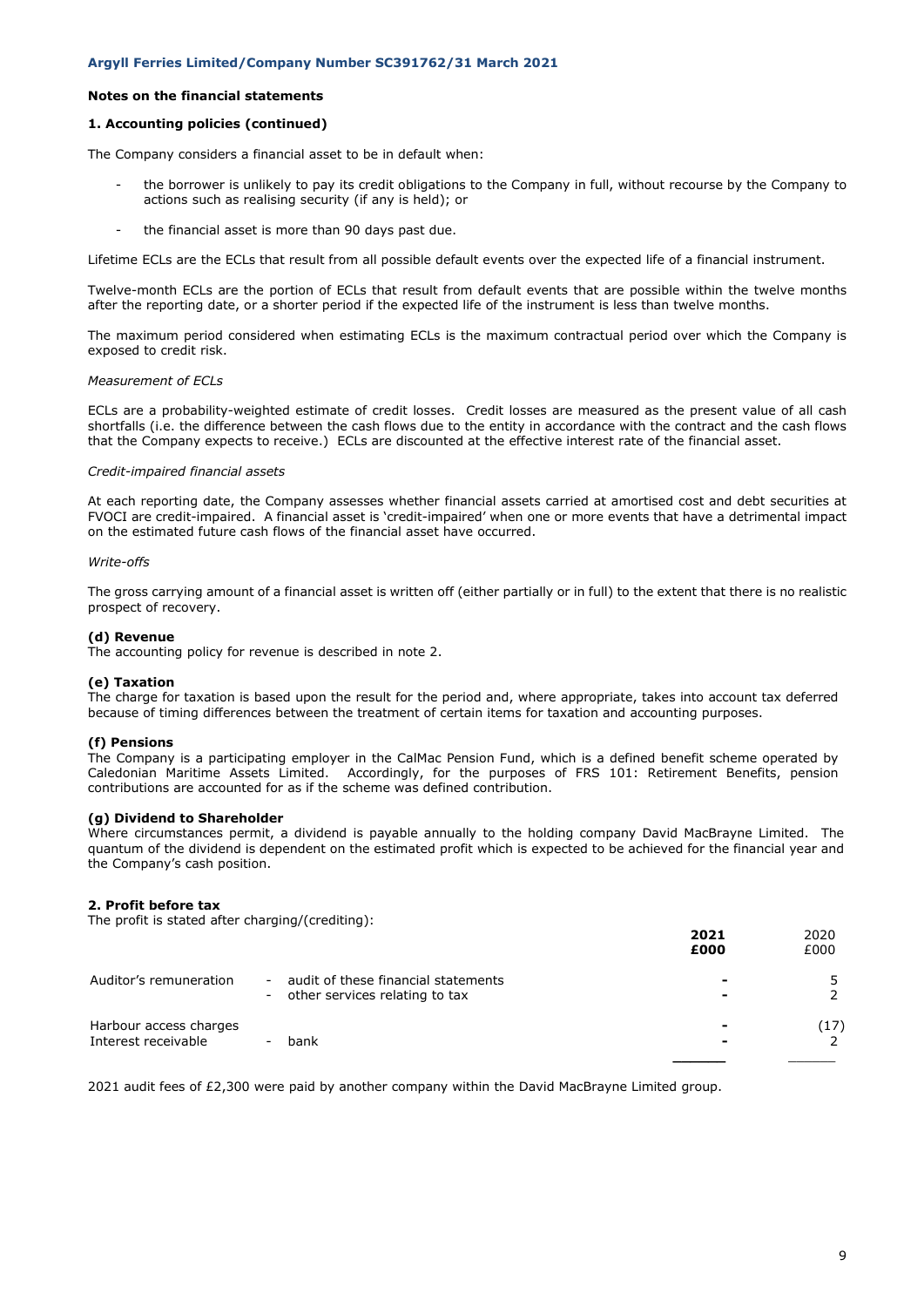### **Notes on the financial statements**

### **3. Employee information**

### **Employee numbers**

The average number of people employed by the Company (excluding Directors) during the year was 0 (2020: 0).

### **Directors' remuneration**

|                                 | 2021 | 2020 |
|---------------------------------|------|------|
|                                 | £000 | £000 |
| Directors' remuneration         | 191  | 206  |
| Employer's Pension Contribution | 41   | 40   |
|                                 |      |      |

The aggregate of remuneration of the highest paid Director was £155,000 (2019: £160,000). All Directors of the company had their remuneration paid by another company within the David MacBrayne Limited group in both the current and previous year.

## **Number of Directors**

|                                                                                                              | 2021 | 2020 |
|--------------------------------------------------------------------------------------------------------------|------|------|
| Retirement benefits are accruing to the following number of Directors under:<br>Defined benefit schemes      | 1    | 1    |
| 4. Taxation                                                                                                  | 2021 | 2020 |
|                                                                                                              | £000 | £000 |
| <b>Current tax</b><br>UK corporation tax on profit for the period<br>Adjustments in respect of prior periods | 1    | 43   |
| Total current tax charge                                                                                     | 1    | 43   |
| Total tax charge                                                                                             | 1    | 43   |
| The tax charge on profit for the year varied from the standard rate of UK corporation tax as follows:        |      |      |
|                                                                                                              | 2021 | 2020 |

|                                                         | 2021<br>£000 | 2020<br>£000 |
|---------------------------------------------------------|--------------|--------------|
| Profit for the period before tax                        |              |              |
| UK corporation tax at statutory rate of 19% (2020: 19%) |              |              |
| Prior year adjustments                                  |              | 43           |
| <b>Total tax charge</b>                                 |              | 43           |

#### **4. Taxation (continued)**

A reduction in the UK corporation tax rate from 19% to 17% (effective 1 April 2020) was substantively enacted on 6 September 2016. The March 2020 Budget announced that a rate of 19% would continue to apply with effect from 1 April 2020, and this change was substantively enacted on 17 March 2020. The UK deferred tax liability as at 31 March 2021 was calculated at 19% (2020: 19%). This will increase the Company's future tax charge accordingly.

An increase in the UK corporation tax from 19% to 25% (effective 1 April 2023) was substantively enacted on 24 May 2021.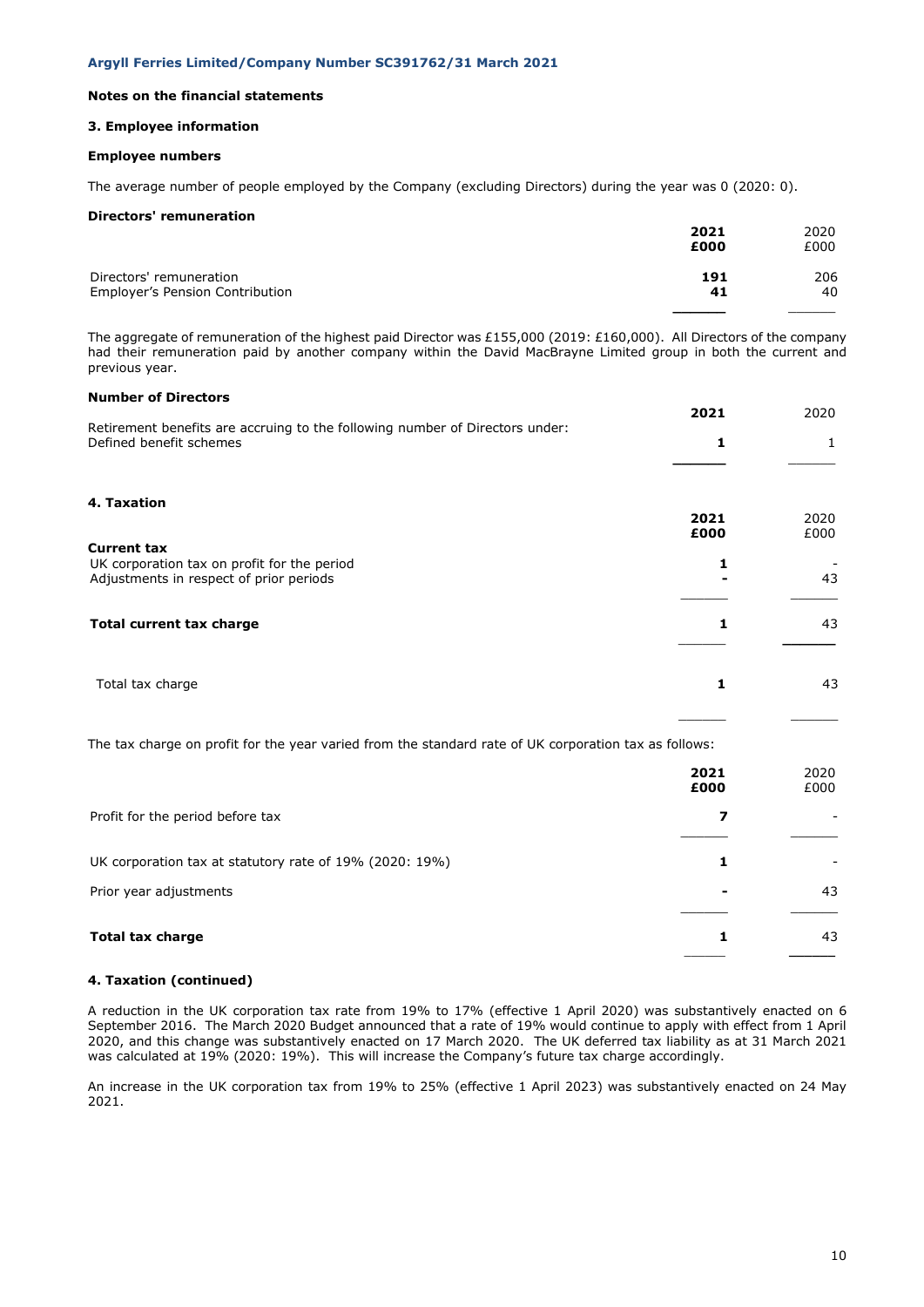### **Notes on the financial statements**

### **5. Debtors**

|                                                              | 2021<br>£000 | 2020<br>£000 |
|--------------------------------------------------------------|--------------|--------------|
| Prepayments and accrued income                               |              | 1            |
|                                                              |              | 1            |
| 6. Creditors: amounts falling due within one year            |              |              |
|                                                              | 2021<br>£000 | 2020<br>£000 |
| Corporation tax                                              | 1            | 40           |
|                                                              | 1            | 40           |
| 7. Called up share capital                                   |              |              |
|                                                              | 2021<br>£000 | 2020<br>£000 |
| Allotted, called up and fully paid<br>1 Ordinary Share of £1 |              |              |

### **8. Pension arrangements**

Following the Gourock to Dunoon route being transferred to the Clyde and Hebrides Ferry Service (CHFS) contract in the year ended 31 March 2020 the employees of the company were transferred to CalMac Ferries Ltd, therefore the company no longer participates in pensions arrangements.

### **9. Related party transactions**

Under FRS 101, the Company is exempt from the requirement to disclose related party transactions with Group undertakings as it is a wholly owned subsidiary of a parent undertaking which prepares and publishes consolidated financial statements.

Details of transactions with other related parties are as follows:

| £000 |
|------|
| (43) |
|      |
| (40) |
| £000 |

### **10. Ultimate parent company**

The Company is a wholly owned subsidiary of David MacBrayne Limited, which is wholly owned by the Scottish Ministers, who are regarded as the ultimate controlling party. The Group in which the Company's results are consolidated is that headed by David MacBrayne Limited, which is incorporated in the United Kingdom. No other Group financial statements include the Company's results.

The consolidated financial statements are available to the public and copies may be obtained from the parent company's registered office at the Ferry Terminal, Gourock, PA19 1QP, and are also available on the parent company's website.